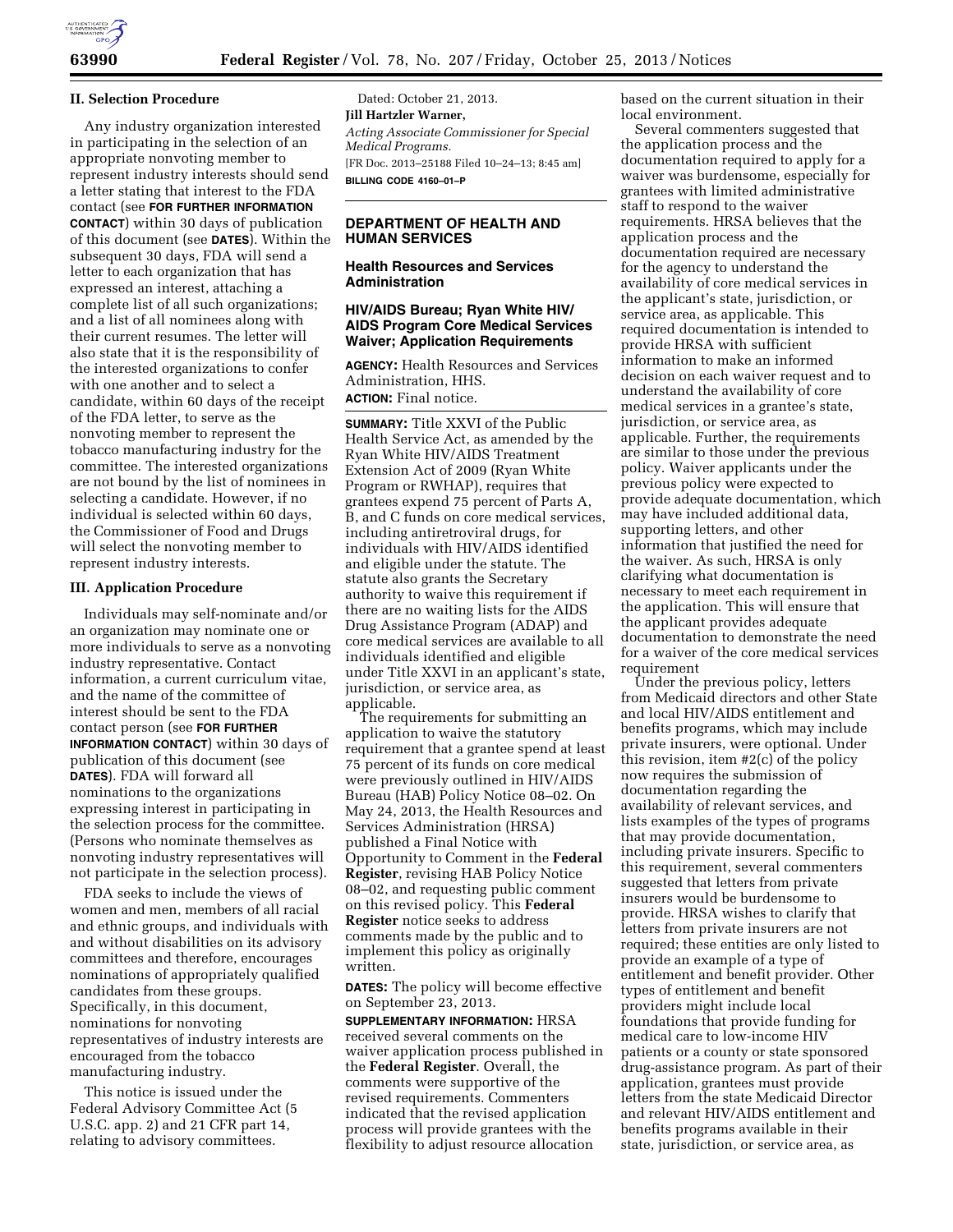applicable, to document the availability and accessibility of core medical services.

Several commenters pointed out that it would be burdensome for grantees to conduct a separate public process around the annual waiver application. HRSA wishes to clarify that while a grantee may conduct a separate public process around the waiver application, they are not required to do so. Grantees must seek feedback on their waiver application from the public, but may do so through any public process that the grantee already uses, including those that are used to obtain input on community needs as part of the annual priority setting and resource allocation, comprehensive planning, Statewide Coordinated Statement of Need, public planning, and/or needs assessment process. This requirement has not changed from the previous policy.

Another commenter requested that HRSA not include the waiver attachments and documentation requirements as part of the application's 10-page limit listed in requirement #4. HRSA wishes to clarify that the page limit only applies to the narrative section described in requirement #4. The documentation required by the other sections does not count towards the page limit outlined in the policy.

Another commenter mentioned concern regarding ''outreach and linkage of HIV-positive individuals not currently in care'' being considered a non-core service in the requirement #4(c) of the policy. The commenter indicated that outreach and linkage to care fell under early intervention services, and as such should not be considered a non-core service. HRSA wishes to clarify that section #4(c) of the policy is specifically referring to outreach and linkage to care as a support service, not early intervention services, which, as the commenter mentioned, are core medical services. In 42 U.S.C. 300ff–14(d)(1), 300ff–22(c)(1), 300ff–51(d)(1), outreach services are identified as support services. In addition, HAB policy 12–01 identifies outreach services as a service ''which has as their principal purpose targeting activities, under specific needs assessment-based service categories that can identify individuals with HIV disease. This includes those who know their HIV status and are not in care as well as those individuals who are unaware of their HIV status, so that they become aware of the availability of HIVrelated services and enroll in primary care, AIDS Drug Assistance Programs, and support services that enable them to remain in care.''

Another commenter suggested that the requirement that all core services be available within 30 days is not reasonable. Access to routine medical and preventive care services within 30 days has been cited as an example of a reasonable availability standard for Medicare Coordinated Care Plans by the Department of Health and Human Services/Centers for Medicare and Medicaid Services (See Medicare Managed Care Manual, Chapter 4 Benefits and Beneficiary Protections, section 110.1 Access and Availability Rules for Coordinated Care Plans at *[http://www.cms.gov/Regulations-and-](http://www.cms.gov/Regulations-and-Guidance/Guidance/Manuals/downloads/mc86c04.pdf)[Guidance/Guidance/Manuals/](http://www.cms.gov/Regulations-and-Guidance/Guidance/Manuals/downloads/mc86c04.pdf) [downloads/mc86c04.pdf.](http://www.cms.gov/Regulations-and-Guidance/Guidance/Manuals/downloads/mc86c04.pdf)*). In addition, the RWHAP legislation specifies that core medical services must be ''available.'' This requirement has not changed from previous versions of this policy. Therefore, HRSA will maintain the requirement that all core medical services are available to individuals identified in the service area within 30 days, as this requirement serves as a benchmark for the availability of core medical services.

Other commenters suggested that the application acceptance timeframe be changed to a rolling basis, rather than requiring that waiver applications be submitted before, during, or after application deadlines, or that waiver applications be preapproved, with complete documentation submitted only when the grantee invokes the waiver. While HRSA agrees that these methods may be more straightforward, the current process and timelines used to manage and monitor grant applications makes either of these processes not feasible for HRSA.

This Final Notice reaffirms HRSA's position that these revisions to HAB Policy Notice 08–02 are intended to clarify the waiver process and respond to the changing needs of the grantee community, while at the same time ensuring that the waiver process is fair and sufficiently robust so that HRSA is able to undertake appropriate review. The policy will remain in effect, as originally published, and will be identified as HAB Policy Notice 13–07.

#### **Policy**

## **Uniform Standard for Waiver of Core Medical Services Requirement for Grantees Under Parts, A, B, and C**

POLICY NUMBER 13–07 (Replaces Policy Notice 08–02).

#### **Scope of Policy**

Ryan White Parts A, B, C.

### **Summary and Purpose of Policy**

The purpose of this policy is to outline the Health Resources and Services Administration (HRSA) HIV/ AIDS Bureau (HAB) requirements for applying for a waiver of the requirement that 75 percent of Ryan White HIV/AIDS program funds be spent on core medical services.

## **Background**

Title XXVI of the Public Health Service Act, Part A section 2604(c), Part B section 2612(b), and Part C section 2651(c) requires that grantees expend not less than 75 percent of their grant funds on core medical services. These sections also grant the Secretary authority to waive this requirement if there are no waiting lists for the AIDS Drug Assistance Program (ADAP) and core medical services are available to all individuals identified and eligible under Title XXVI in an applicant's service area.

#### **Policy**

Grantees may submit a waiver request at any time prior to submission of the annual grant application, along with the annual grant application, or up to 4 months after the start of the grant year for which a waiver is being requested. Applications submitted before or after an annual grant application have different requirements than those submitted with an annual grant application. Applicants should choose the method that best meets their needs. The requirements for each process are outlined below.

## **Requirements To Apply for a Waiver Before or After an Annual Grant Application**

This section outlines the requirements to submit a waiver application: (1) In advance of a grantee's annual grant application or (2) after the grant application has been submitted up to 4 months into the grant year for which a waiver is being requested. Waiver requests must be submitted through the EHB *Prior Approval* portal and must identify the grant year for which the waiver is being requested. The waiver request must be signed by the chief elected official or the Project Director, and include the following documentation that will be utilized by HRSA in determining whether to grant the waiver:

1. Letter signed by the Director of the Part B State/Territory Grantee indicating that there is no current or anticipated ADAP services waiting list in the State/ Territory.

2. Evidence that all core medical services listed in the statute (Part A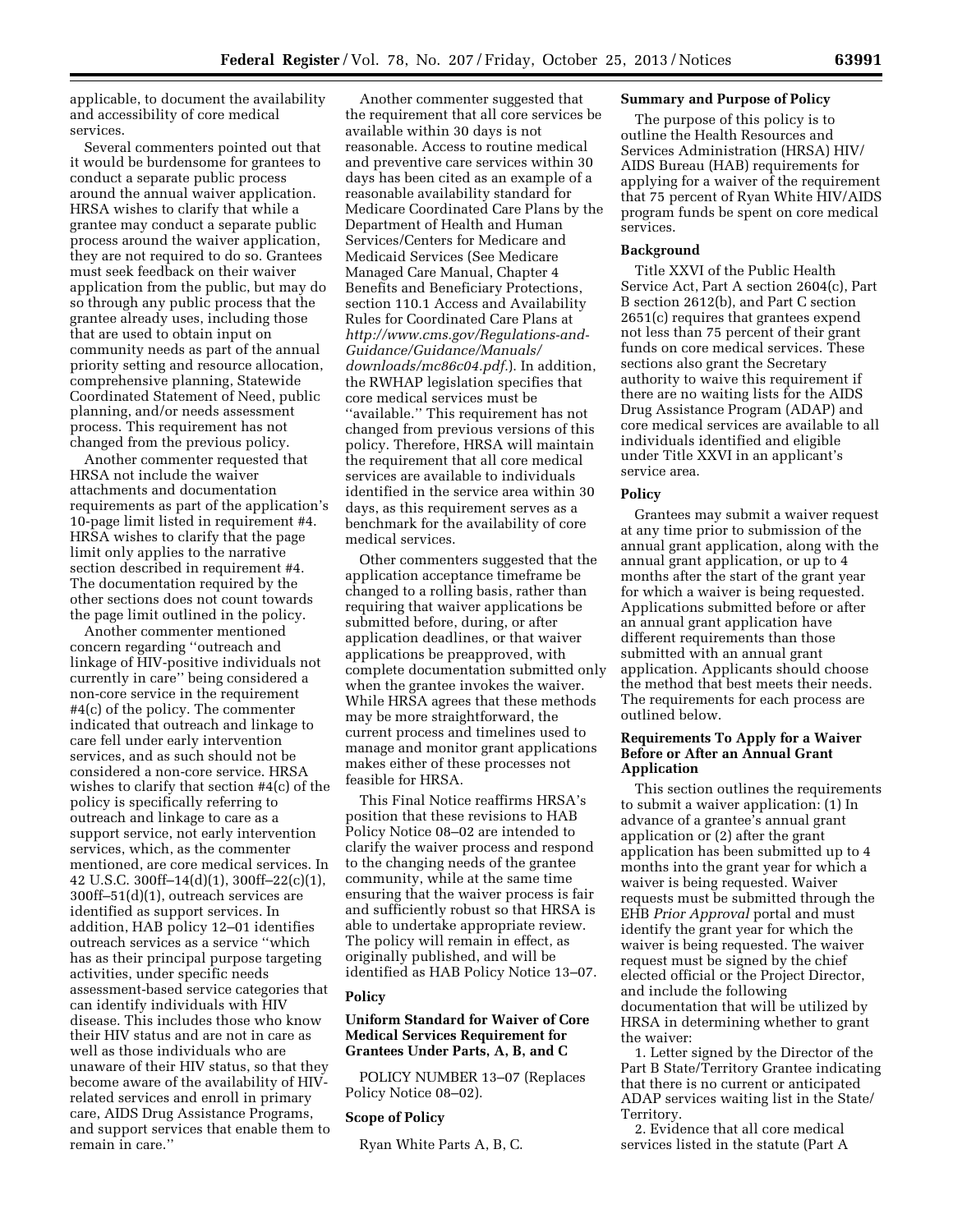section 2604(c)(3), Part B section 2612(b)(3), and Part C section 2651(c)(3)), regardless of whether such services are funded by the Ryan White HIV/AIDS Program, are available and accessible within 30 days for all identified and eligible individuals with HIV/AIDS in the service area, without need to expend at least 75 percent of Ryan White funds on these services. Acceptable evidence must include all of the following:

a. HIV/AIDS care and treatment services inventories, including identification of the specific core medical services available, from whom, and through what funding source;

b. HIV/AIDS client/patient service utilization data in addition to what has previously been submitted via the Ryan White Services Report (RSR); and

c. Letters from Medicaid and other State and local HIV/AIDS entitlement and benefits programs, which may include private insurers.

3. Evidence of a public process, which documents that the applicant has sought input from affected communities; including consumers and the Ryan White HIV/AIDS Program-funded core medical services providers, related to the availability of core medical services and the decision to request a waiver. This public process may be the same one that is utilized for obtaining input on community needs as part of the annual priority setting and resource allocation, comprehensive planning, Statewide Coordinated Statement of Need (SCSN), public planning, and/or needs assessment process. Acceptable evidence must, at a minimum, include:

a. Letters from both the Planning Council Chair in the Metropolitan area (if grantee serves such area) and the State HIV/AIDS Director describing the public process that occurred in each jurisdiction.

4. A narrative of up to, but no more than, 10 pages that explains each item in a. through d. below:

a. Any underlying State or local issues that influenced the grantee's decision to request a waiver.

b. How the documentation submitted under item two supports the assertion that such core services are available and accessible to all individuals with HIV/ AIDS, identified and eligible under Title XXVI in the service area.

c. How the approval of a waiver will positively contribute to the grantee's ability to address service needs for HIV/ AIDS non-core services. Specifically address the grantee's ability to perform outreach and linkage of HIV-positive individuals not currently in care.

d. How the receipt of the core medical services waiver will allow for

implementation consistent with the applicant's proposed percentage allocation of resources, comprehensive plan, and SCSN. Applicants must also document consistency by providing a proposed allocation table.

#### **Waiver Review and Notification Process**

HRSA/HAB will review the request and notify grantees of waiver approval or denial within eight weeks of receipt of the request. Core medical services waivers will be effective for the grant award period for which it is approved. Subsequent grant periods will require a new waiver request. Grantees that are approved for a core medical services waiver in advance of their annual grant application are not compelled to utilize the waiver should circumstances change.

## **Requirements To Apply for a Waiver With the Annual Grant Application**

This section provides guidance for grantees who wish to submit a waiver request with their annual grant application. Waiver requests must be submitted as an attachment to the grantee's annual grant application and should *not* be submitted through the EHB *Prior Approval* portal. The waiver request must be signed by the chief elected official or the Project Director, and include the following documentation that will be utilized by HRSA in determining whether to grant the waiver:

1. Letter signed by the Director of the Part B State/Territory Grantee indicating that there is no current or anticipated ADAP services waiting list in the State/ Territory.

2. Evidence that all core medical services listed in the statute (Part A section  $2604(c)(3)$ , Part B section 2612(b)(3), and Part C section 2651(c)(3)), regardless of whether such services are funded by the Ryan White HIV/AIDS Program, are available and accessible within 30 days for all identified and eligible individuals with HIV/AIDS in the service area, without need to expend at least 75 percent of Ryan White funds on these services. Acceptable evidence must include all of the following:

a. HIV/AIDS care and treatment services inventories, including identification of the specific core medical services available, from whom, and through what funding source;

b. HIV/AIDS client/patient service utilization data in addition to what has previously been submitted via the Ryan White Services Report (RSR); and

c. Letters from Medicaid and other State and local HIV/AIDS entitlement and benefits programs, which may include private insurers.

3. Evidence of a public process, which documents that the applicant has sought input from affected communities; including consumers and the Ryan White HIV/AIDS Program-funded core medical services providers, related to the availability of core medical services and the decision to request a waiver. This public process may be the same one that is utilized for obtaining input on community needs as part of the annual priority setting and resource allocation, comprehensive planning, Statewide Coordinated Statement of Need (SCSN), public planning, and/or needs assessment process. Acceptable evidence must, at a minimum, include:

a. Letters from both the Planning Council Chair in the Metropolitan area (if grantee serves such area) and the State HIV/AIDS Director describing the public process that occurred in each jurisdiction.

4. A narrative of up to, but no more than, 10 pages that explains each item in a. through d. below:

a. Any underlying State or local issues that influenced the grantee's decision to request a waiver.

b. How the documentation submitted under item two supports the assertion that such core services are available and accessible to all individuals with HIV/ AIDS, identified and eligible under Title XXVI in the service area.

c. How the approval of a waiver will positively contribute to the grantee's ability to address service needs for HIV/ AIDS non-core services. Specifically address the grantee's ability to perform outreach and linkage of HIV-positive individuals not currently in care.

d. How the receipt of the core medical services waiver is consistent with the applicant's grant application, comprehensive plan, and SCSN. Applicants must also document consistency by providing the following:

i. Proposed allocation table, if not included as part of the grant application;

ii. (PART A) ''Description of Priority Setting and Resource Allocation Processes'' and ''Unmet Need Estimate and Assessment'' sections of the current grant application; *OR* 

iii. (PART B) ''Needs Assessment and Unmet Need'' section of the current

grant application; *OR* 

iv. (PART C) ''Description of the Local HIV Service Delivery System'' and ''Current and Projected Sources of Funding'' sections of the current grant application.

AND